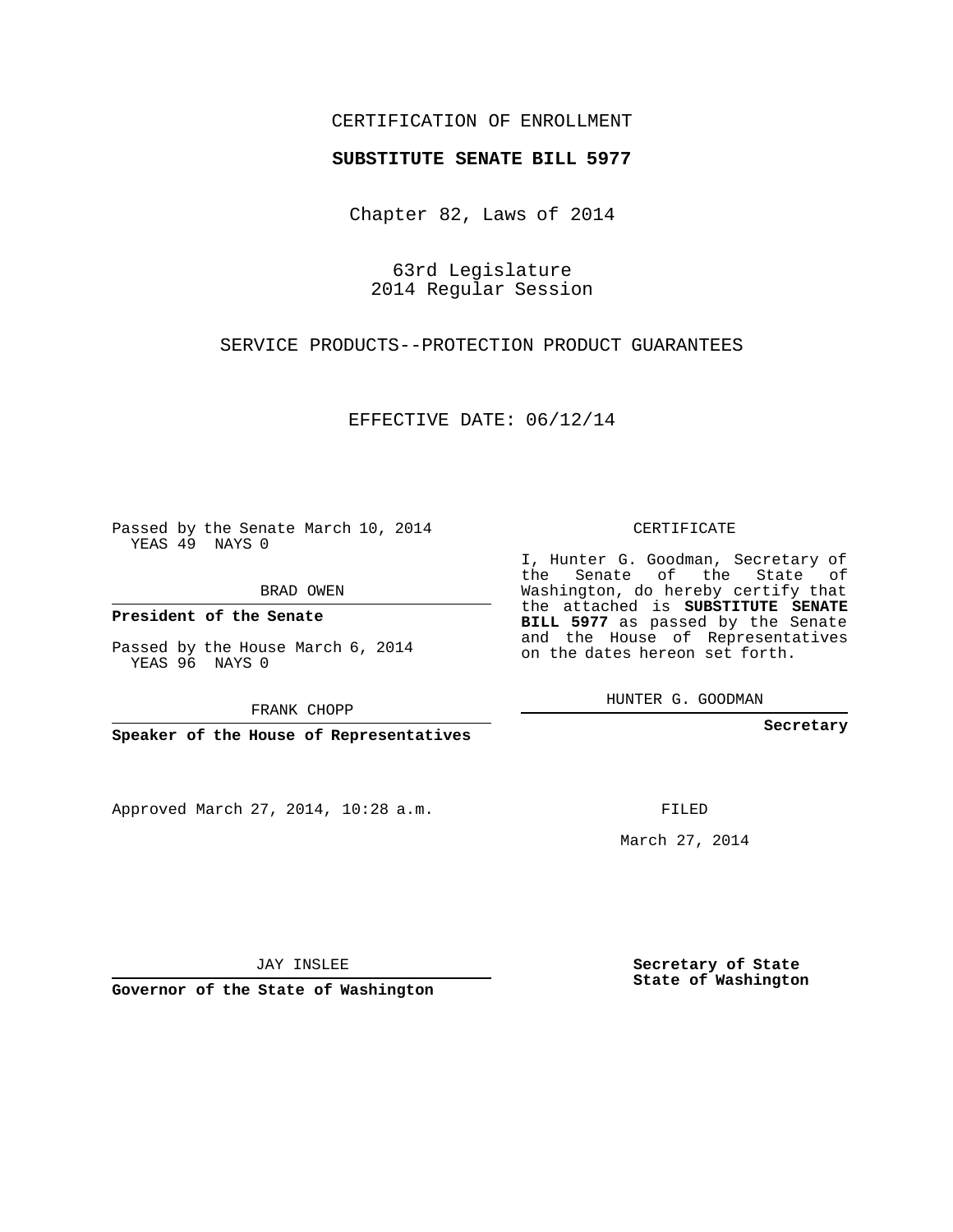## **SUBSTITUTE SENATE BILL 5977** \_\_\_\_\_\_\_\_\_\_\_\_\_\_\_\_\_\_\_\_\_\_\_\_\_\_\_\_\_\_\_\_\_\_\_\_\_\_\_\_\_\_\_\_\_

\_\_\_\_\_\_\_\_\_\_\_\_\_\_\_\_\_\_\_\_\_\_\_\_\_\_\_\_\_\_\_\_\_\_\_\_\_\_\_\_\_\_\_\_\_

AS AMENDED BY THE HOUSE

Passed Legislature - 2014 Regular Session

## **State of Washington 63rd Legislature 2014 Regular Session**

**By** Senate Financial Institutions, Housing & Insurance (originally sponsored by Senators Hobbs and Fain)

READ FIRST TIME 01/24/14.

 AN ACT Relating to the regulation of service contracts and protection product guarantees; and amending RCW 48.110.020 and 48.110.030.

BE IT ENACTED BY THE LEGISLATURE OF THE STATE OF WASHINGTON:

 **Sec. 1.** RCW 48.110.020 and 2013 c 117 s 1 are each amended to read as follows:

The definitions in this section apply throughout this chapter.

 (1) "Administrator" means the person who is responsible for the administration of the service contracts, the service contracts plan, or the protection product guarantees.

(2) "Commissioner" means the insurance commissioner of this state.

 (3) "Consumer" means an individual who buys any tangible personal property that is primarily for personal, family, or household use.

 (4) "Home heating fuel service contract" means a contract or agreement for a separately stated consideration for a specific duration to perform the repair, replacement, or maintenance of a home heating fuel supply system including the fuel tank and all visible pipes, caps, lines, and associated parts or the indemnification for repair,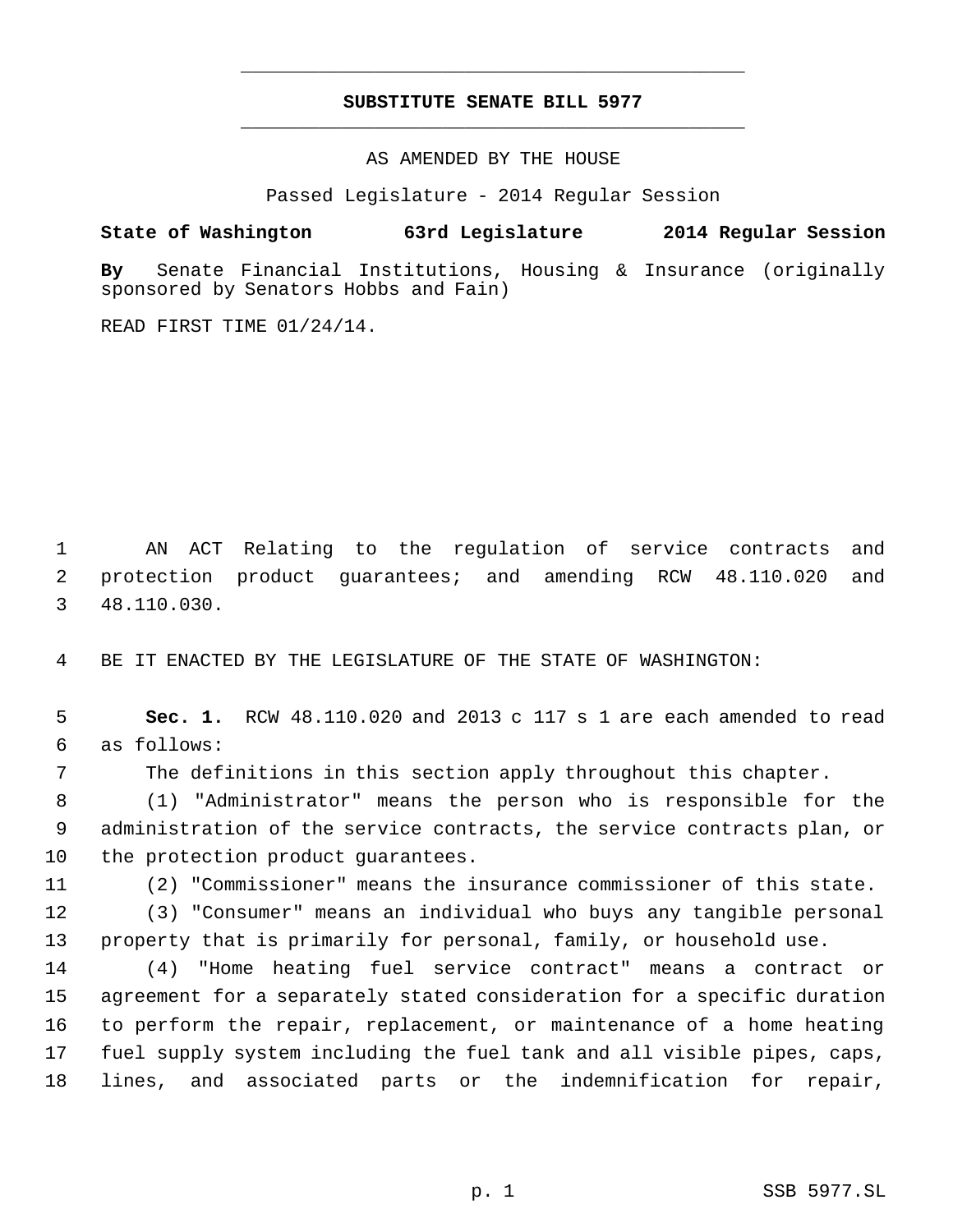replacement, or maintenance for operational or structural failure due to a defect in materials or workmanship, or normal wear and tear.

 (5) "Incidental costs" means expenses specified in the guarantee incurred by the protection product guarantee holder related to damages to other property caused by the failure of the protection product to perform as provided in the guarantee. "Incidental costs" may include, without limitation, insurance policy deductibles, rental vehicle charges, the difference between the actual value of the stolen vehicle at the time of theft and the cost of a replacement vehicle, sales taxes, registration fees, transaction fees, and mechanical inspection fees. Incidental costs may be paid under the provisions of the protection product guarantee in either a fixed amount specified in the protection product guarantee or sales agreement, or by the use of a formula itemizing specific incidental costs incurred by the protection product guarantee holder to be paid.

 (6) "Maintenance agreement" means a contract of limited duration that provides for scheduled maintenance only.

 (7) "Motor vehicle" means any vehicle subject to registration under chapter 46.16A RCW.

 (8) "Person" means an individual, partnership, corporation, incorporated or unincorporated association, joint stock company, reciprocal insurer, syndicate, or any similar entity or combination of entities acting in concert.

 (9) "Premium" means the consideration paid to an insurer for a reimbursement insurance policy.

26 (10) "Protection product" means any ((product)) protective 27 chemical, substance, device, or system offered or sold with a guarantee to repair or replace another product or pay incidental costs upon the failure of the product to perform pursuant to the terms of the 30 protection product guarantee. Protection product does not include fuel additives, oil additives, or other chemical products applied to the engine, transmission, or fuel system of a motor vehicle.

 (11) "Protection product guarantee" means a written agreement by a protection product guarantee provider to repair or replace another product or pay incidental costs upon the failure of the protection product to perform pursuant to the terms of the protection product 37 guarantee. The reimbursement of incidental costs promised under a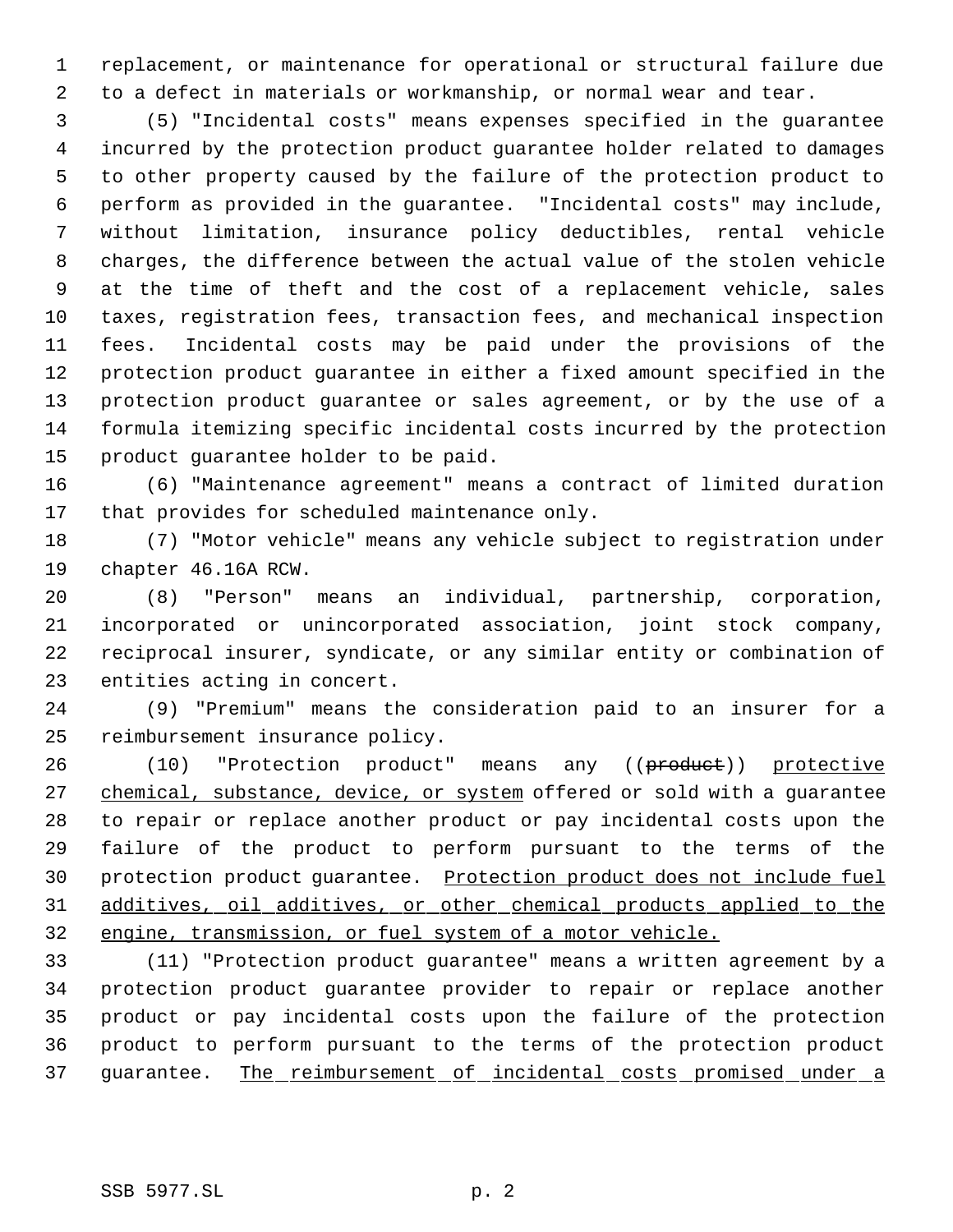protection product guarantee must be tied to the purchase of a physical 2 product that is formulated or designed to make the specified loss or damage from a specific cause less likely to occur.

 (12) "Protection product guarantee holder" means a person who is the purchaser or permitted transferee of a protection product guarantee.

 (13) "Protection product guarantee provider" means a person who is contractually obligated to the protection product guarantee holder under the terms of the protection product guarantee. Protection product guarantee provider does not include an authorized insurer providing a reimbursement insurance policy.

 (14) "Protection product seller" means the person who sells the protection product to the consumer.

 (15) "Provider fee" means the consideration paid by a consumer for a service contract.

 (16) "Reimbursement insurance policy" means a policy of insurance that is issued to a service contract provider or a protection product guarantee provider to provide reimbursement to the service contract provider or the protection product guarantee provider or to pay on behalf of the service contract provider or the protection product guarantee provider all contractual obligations incurred by the service contract provider or the protection product guarantee provider under the terms of the insured service contracts or protection product guarantees issued or sold by the service contract provider or the protection product guarantee provider.

 (17) "Road hazard" means a hazard that is encountered while driving 27 a motor vehicle. Road hazards may include but are not limited to potholes, rocks, wood debris, metal parts, glass, plastic, curbs, or composite scraps.

 (18)(a) "Service contract" means a contract or agreement entered into at any time for consideration over and above the lease or purchase price of the property for any specific duration to perform the repair, replacement, or maintenance of property or the indemnification for repair, replacement, or maintenance for operational or structural 35 failure due to a defect in materials or workmanship( $(\tau)$ ) or normal wear and tear. Service contracts may provide for the repair, replacement, or maintenance of property for damage resulting from power surges and accidental damage from handling, with or without additional provision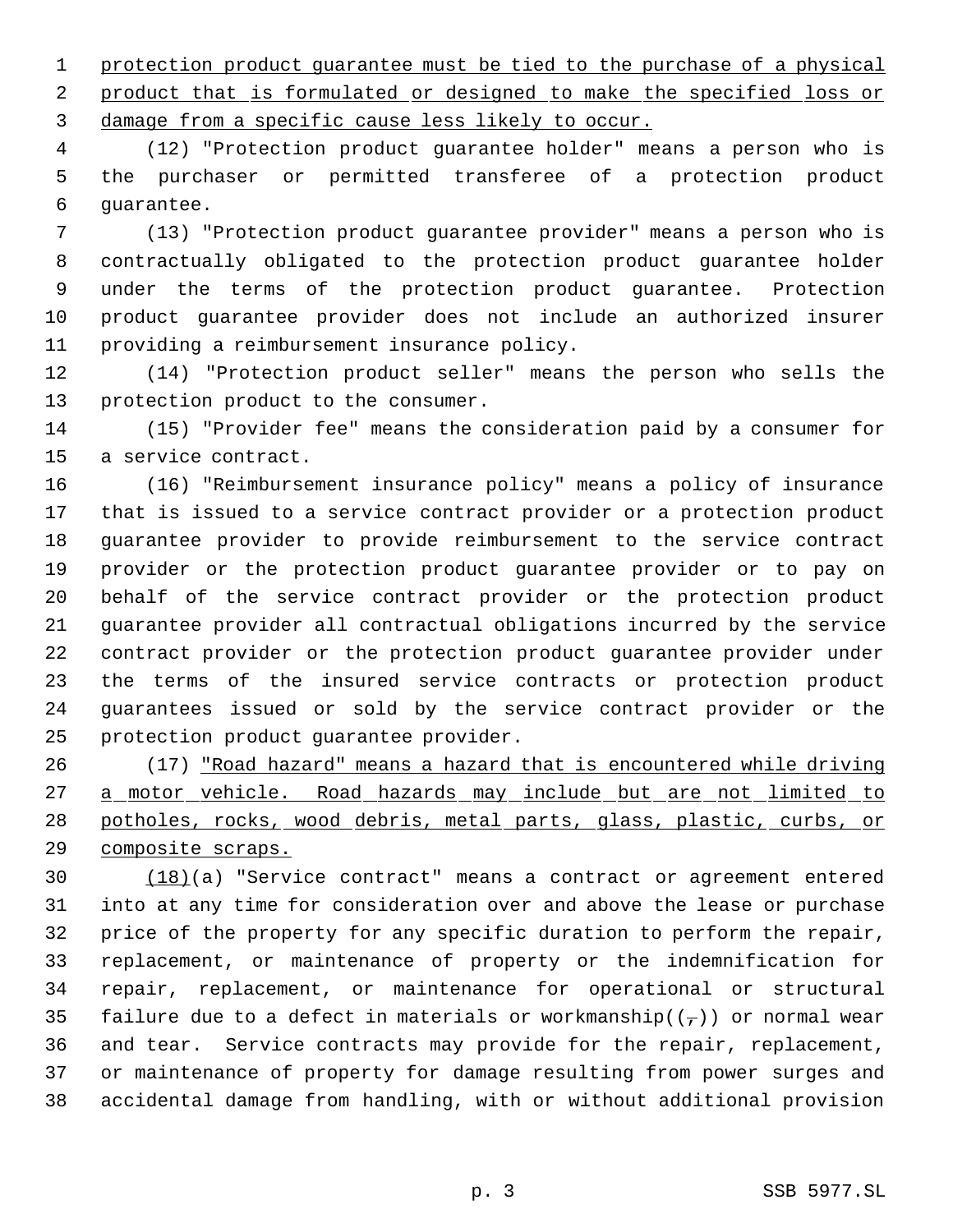for incidental payment of indemnity under limited circumstances, including towing, rental, emergency road services, or other expenses relating to the failure of the product or of a component part thereof.

 (b) "Service contract" also includes a contract or agreement sold for separately stated consideration for a specific duration to perform any one or more of the following services:

 (i) The repair or replacement of tires and/or wheels damaged as a 8 result of coming into contact with road hazards ((including but not 9 <del>limited to potholes, rocks, wood debris, metal parts, glass, plastic,</del> 10 curbs, or composite scraps)). However, a contract or agreement meeting 11 the definition under this subsection  $((+17))$   $(18)(b)$  in which the party obligated to perform is either a tire or wheel manufacturer or a motor vehicle manufacturer is exempt from the requirements of this chapter;

 (ii) The removal of dents, dings, or creases on a motor vehicle 16 that can be repaired using the process of paintless dent removal 17 without affecting the existing paint finish and without replacing 18 vehicle body panels, sanding, bonding, or painting;

 (iii) The repair of chips or cracks in, or the replacement of, 20 motor vehicle windshields as a result of damage caused by road hazards; (iv) The replacement of a motor vehicle key or key fob in the event 22 that the key or key fob becomes inoperable or is lost or stolen;

23 (v) Services provided pursuant to a protection product quarantee; and

 (vi) Other services approved by rule of the commissioner that are 26 not inconsistent with the provisions of this chapter.

(c) "Service contract" does not include coverage for:

28 (i) Repair or replacement due to damage to the interior surfaces or to the exterior paint or finish of a vehicle. However, coverage for these types of damage may be offered in connection with the sale of a protection product as defined in this section; or

 (ii) Fuel additives, oil additives, or other chemical products 33 applied to the engine, transmission, or fuel system of a motor vehicle.

34 (( $(18)$ )) (19) "Service contract holder" or "contract holder" means a person who is the purchaser or holder of a service contract.

 $((+19))$  (20) "Service contract provider" means a person who is contractually obligated to the service contract holder under the terms of the service contract.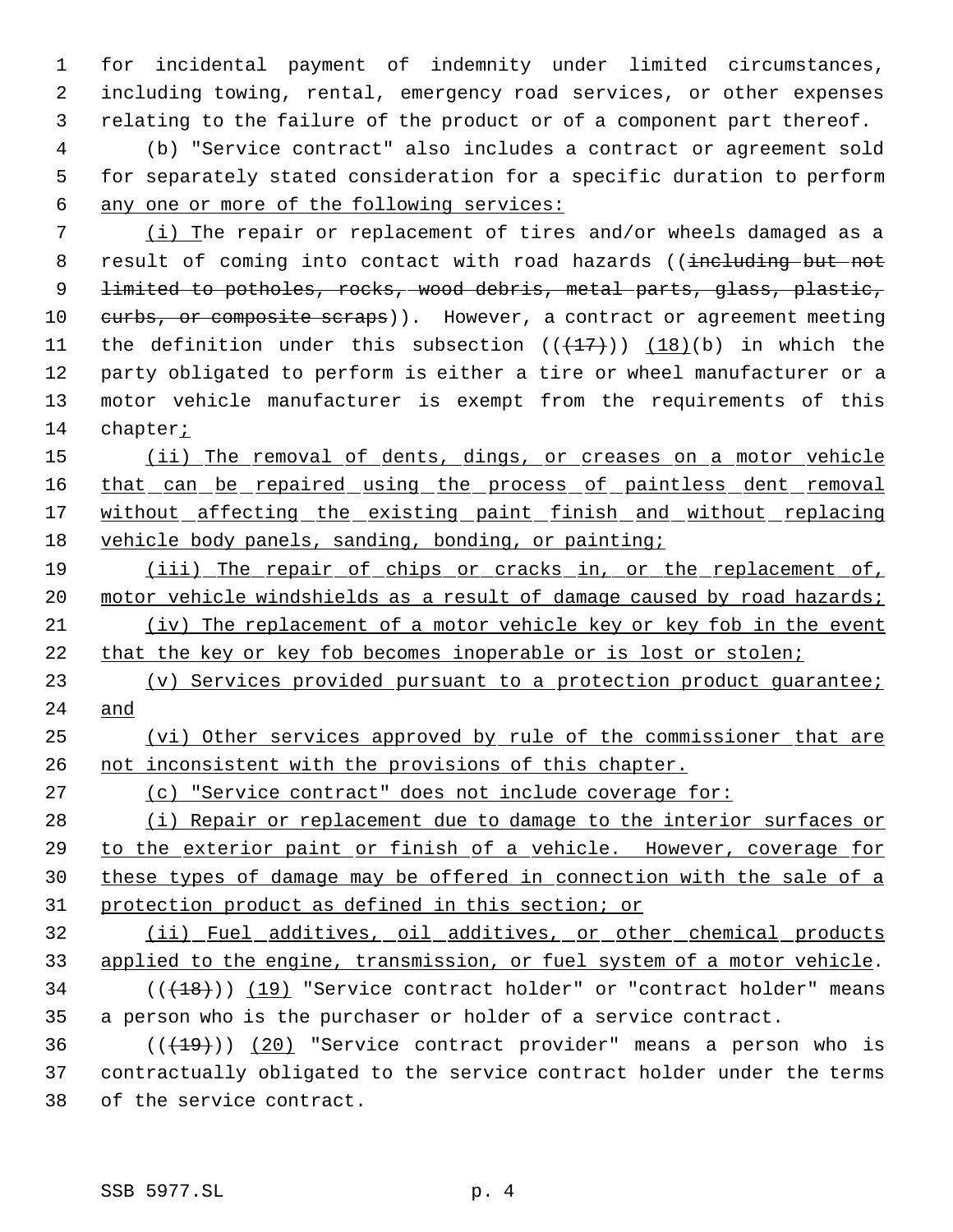1  $((+20))$   $(21)$  "Service contract seller" means the person who sells the service contract to the consumer.

 $(1 + 21)$ ) (22) "Warranty" means a warranty made solely by the manufacturer, importer, or seller of property or services without consideration; that is not negotiated or separated from the sale of the product and is incidental to the sale of the product; and that guarantees indemnity for defective parts, mechanical or electrical breakdown, labor, or other remedial measures, such as repair or replacement of the property or repetition of services.

 **Sec. 2.** RCW 48.110.030 and 2011 c 47 s 16 are each amended to read as follows:

 (1) A person may not act as, or offer to act as, or hold himself or herself out to be a service contract provider in this state, nor may a service contract be sold to a consumer in this state, unless the service contract provider has a valid registration as a service contract provider issued by the commissioner.

 (2) Applicants to be a service contract provider must make an application to the commissioner upon a form to be furnished by the commissioner. The application must include or be accompanied by the following information and documents:

 (a) All basic organizational documents of the service contract provider, including any articles of incorporation, articles of association, partnership agreement, trade name certificate, trust agreement, shareholder agreement, bylaws, and other applicable documents, and all amendments to those documents;

 (b) The identities of the service contract provider's executive officer or officers directly responsible for the service contract provider's service contract business, and, if more than fifty percent of the service contract provider's gross revenue is derived from the sale of service contracts, the identities of the service contract provider's directors and stockholders having beneficial ownership of ten percent or more of any class of securities;

 (c) Audited annual financial statements or other financial reports acceptable to the commissioner for the two most recent years which prove that the applicant is solvent and any information the commissioner may require in order to review the current financial condition of the applicant. If the service contract provider is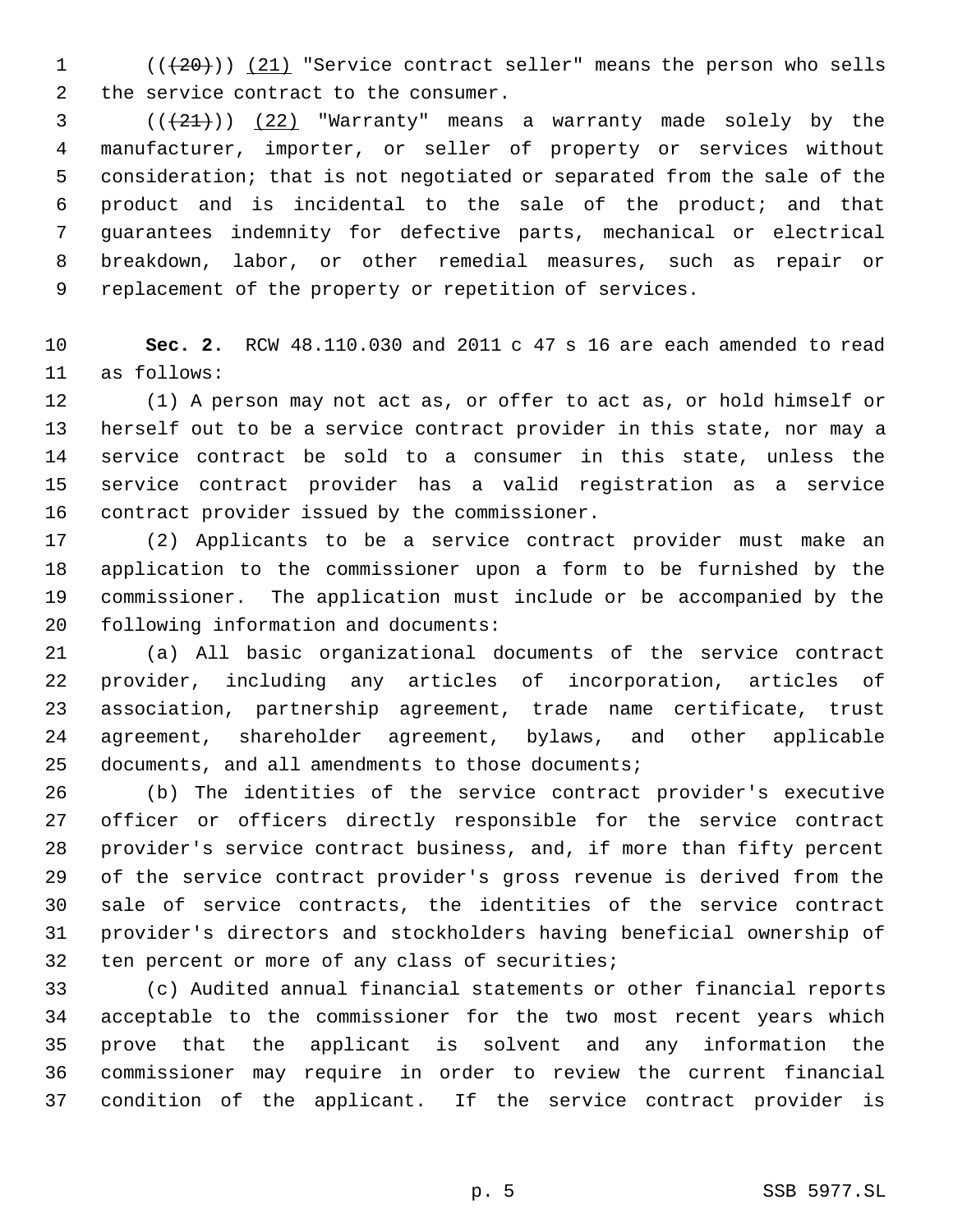relying on RCW 48.110.050(2)(c) to assure the faithful performance of its obligations to service contract holders, then the audited financial statements of the service contract provider's parent company must also 4 be filed. In lieu of submitting audited financial statements, a 5 service contract provider relying on RCW 48.110.050(2)(a) or 48.110.075(2)(a) to assure the faithful performance of its obligations to service contract holders may comply with the requirements of this 8 subsection (2)(c) by submitting annual financial statements of the 9 applicant that are certified as accurate by two or more officers of the applicant;

 (d) An application fee of two hundred fifty dollars, which must be 12 deposited into the general fund; and

(e) Any other pertinent information required by the commissioner.

 (3) Each registered service contract provider must appoint the commissioner as the service contract provider's attorney to receive service of legal process issued against the service contract provider in this state upon causes of action arising within this state. Service upon the commissioner as attorney constitutes effective legal service upon the service contract provider.

 (a) With the appointment the service contract provider must designate the person to whom the commissioner must forward legal process so served upon him or her.

 (b) The appointment is irrevocable, binds any successor in interest or to the assets or liabilities of the service contract provider, and remains in effect for as long as there could be any cause of action against the service contract provider arising out of any of the service contract provider's contracts or obligations in this state.

 (c) The service of process must be accomplished and processed in the manner prescribed under RCW 48.02.200.

 (4) The commissioner may refuse to issue a registration if the commissioner determines that the service contract provider, or any individual responsible for the conduct of the affairs of the service contract provider under subsection (2)(b) of this section, is not competent, trustworthy, financially responsible, or has had a license as a service contract provider or similar license denied or revoked for cause by any state.

 (5) A registration issued under this section is valid, unless surrendered, suspended, or revoked by the commissioner, or not renewed